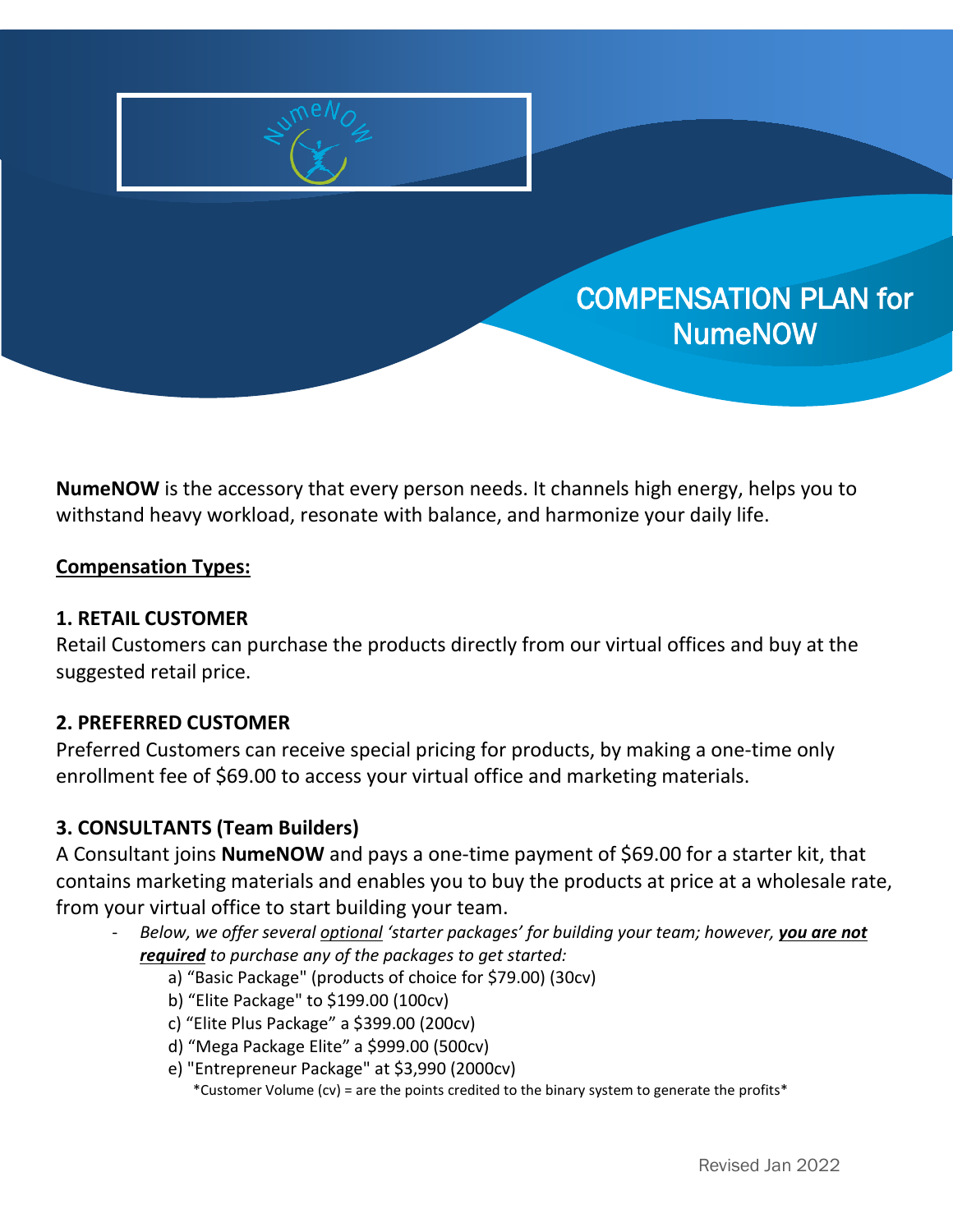**NumeNOW** has a very generous compensation plan, in which there are several ways to generate income.

## 1. **SALES COMMISSIONS (PAID WEEKLY)**

Below is an example used for the MEGA Package \$999.00. This is a weekly payout.

| <b>WHOLESALE</b> | \$125.00 |
|------------------|----------|
| <b>PURCHASES</b> |          |
| <b>RETAIL</b>    | \$199.00 |
| <b>YOUR</b>      | \$75.00  |
| <b>PROFIT</b>    |          |

Your income increases by 60% percent of the earnings for directing your new prospect buy directly from your virtual office.

*\*Remember that our retail sales are the foundation of our business in NumeNOW and generating customers who can benefit from our products is our mission.* 

## 2. **QUICK START BONUS (PAID WEEKLY)**

**NumeNOW** Consultants have the opportunity to earn Quick Start Bonuses based on the first purchases made by their personally enrolled Consultants and Customers (Retail Customers and Preferred Customers). The amount of the bonus is 10% of the first purchase made by the Consultant or Customer. If a Consultant or Customer chooses to upgrade their purchase package within 60 days of the first purchase, the Consultant will receive a 10% bonus on the upgrade amount. For example, if a Retail Customer purchases a Basic Package for \$79.90, the Consultant will receive a Quick Start Bonus of \$8. This bonus is paid weekly.

| Quick bonuses are 10%, as indicated:       |              |  |
|--------------------------------------------|--------------|--|
| <b>PACKAGE TYPE</b>                        | <b>BONUS</b> |  |
| a) Basic Package of \$79.90 (35cv)         | \$8 bonus    |  |
| b) Elite Package of \$199.00 (100cv)       | \$20 bonus   |  |
| c) Super Elite Package of \$399.00 (200cv) | \$40 bonus   |  |
| d) Mega Elite Package of \$999.00 (500cv)  | \$100 bonus  |  |
| e) Entrepreneur Package of \$3,990.00      | \$400 bonus  |  |
| (2000cv)                                   |              |  |

## 3. **BINARY COMMISSION (PAID WEEKLY)**

The *binary bonus* is going to pay between 10-23% of the short leg. Consultants will receive commission based off the ranking they reach, as indicated in the table below, the consultants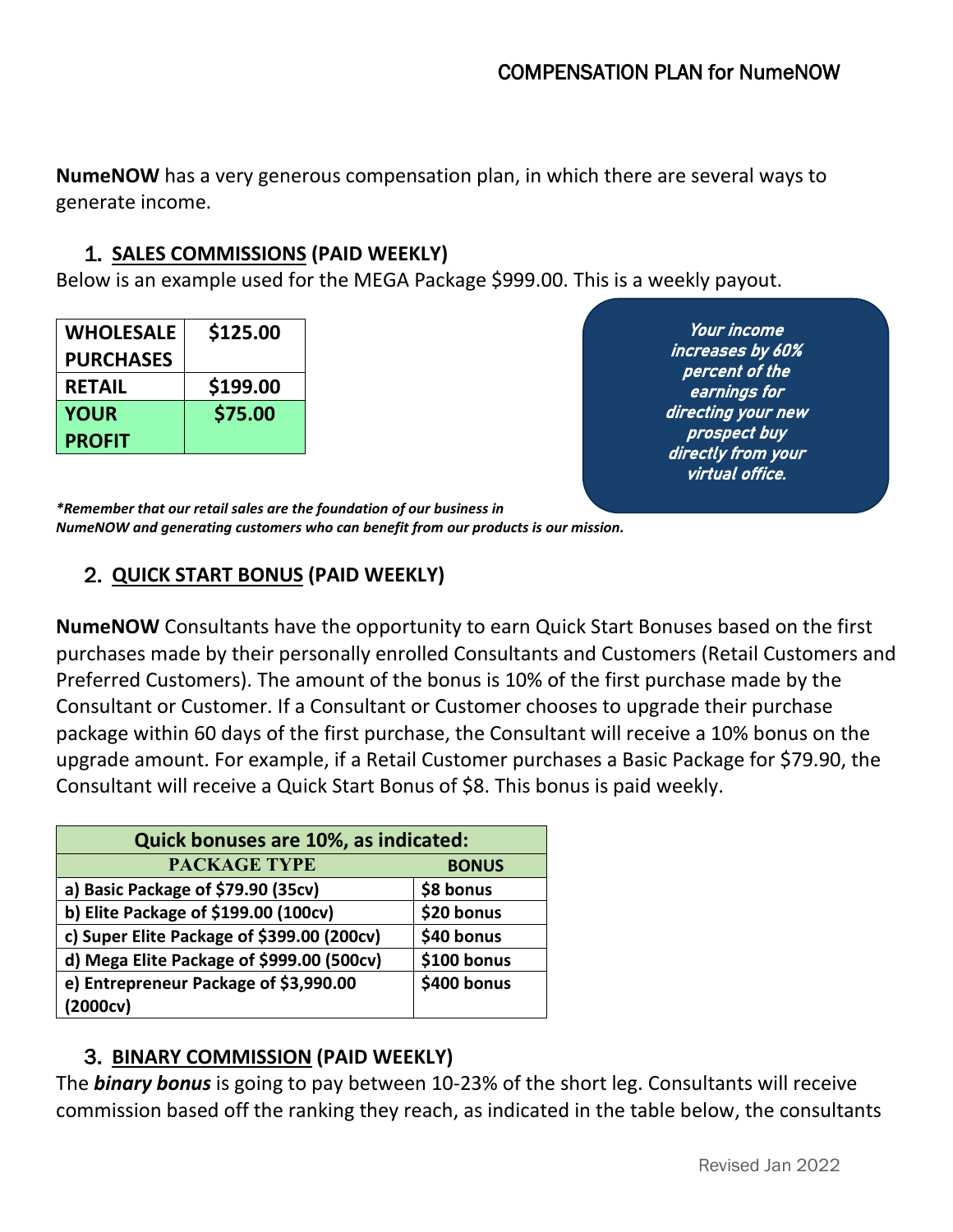## COMPENSATION PLAN for NumeNOW

should have monthly minimum **CLIENT** points to qualify (30cv) and Diamonds rank up (150cv). In addition, there is a retail sales rule. A minimum of 51% of the CV in the Short Leg must be from sales made to Retail Customers or Preferred Customers. The CV of the Short Leg will be adjusted to meet this requirement.

**A preferred customer does earn binary commissions, nor do they participate in the different forms of profits. For a preferred client to have access to all forms of earnings must be activated by purchasing a Consultant starter kit for \$69.00.**

| <b>Consultants</b>                       | <b>Short leg</b> | Left/Right |
|------------------------------------------|------------------|------------|
| Sapphire receives 10% of the shorter leg | 500              | 1/1        |
| Ruby receives 12% of the shorter leg     | 2,000            | 1/1        |
| Emerald receives 13% of the shorter leg  | 5,000            | 1/1        |
| Platinum receives 14% shorter leg        | 10,000           | 1/1        |
| Diamond receives 20% shorter leg         | 30,000           | 5/5        |
| Blue Diamond receives 21% shorter leg    | 60,000           | 7/7        |
| Black Diamond receives 22% shorter leg   | 200,000          | 7/7        |
| Diamond Crown receives 23% shorter leg   | 500,000          | 7/7        |

Note:

If someone in your group qualifies for a new rank, you can only use 40% of the total volume to count it in your promotional quota.

**As noted above, under the retail sales rule a minimum of 51% of the CV of the Short Leg must come from sales made to Retail Customers and Preferred Customers. For example,** if the CV in the Short Leg is 2,000, but only 500 is from Retail Customers and Preferred Customers, the CV of the Short Leg is adjusted down to 980 and the Consultant earns the Sapphire Bonus of 10% on 980 CV (500 is 51% of 980). **Another example,** if the CV in the Short Leg is 500,000, but only 100,000 is from Retail Customer and Preferred Customer purchases, the CV of the Short Leg is adjusted down to 196,078 and the Consultant earns the Blue Diamond Bonus of 21% on 196,078 CV (100,000 is 51% of 196,078).

## 4. **ONBOARDING NEW CLIENT BONUS (PAID MONTHLY)**

This is one additional incentive for those who get extra clients, 2 or more in direct enrollment during the rotary month (31-day period). The bonus is paid out on the 15<sup>th</sup> of each month, as follows:

- a. For 2 clients, at least one of which is a Customer, you receive an extra bonus of 12%.
- b. For 3 clients, at least two of which are Customers, you receive an extra bonus of 13%.
- c. For 4 clients, at least two of which are Customers, you receive an extra bonus of 14%.
- d. For 5 clients, at least three of which are Customers, you receive an extra bonus of 17%.

Note: Rotating months are considered at 31 days from the moment they enroll in NumeNow. For example: if they enroll on February  $5<sup>th</sup>$ , they will qualify on March  $5<sup>th</sup>$ . This applies to Ranks, Monthly Bonuses, etc.

Note: The required Customers must be Retail Customers or Preferred Customers. Consultants are not Customers.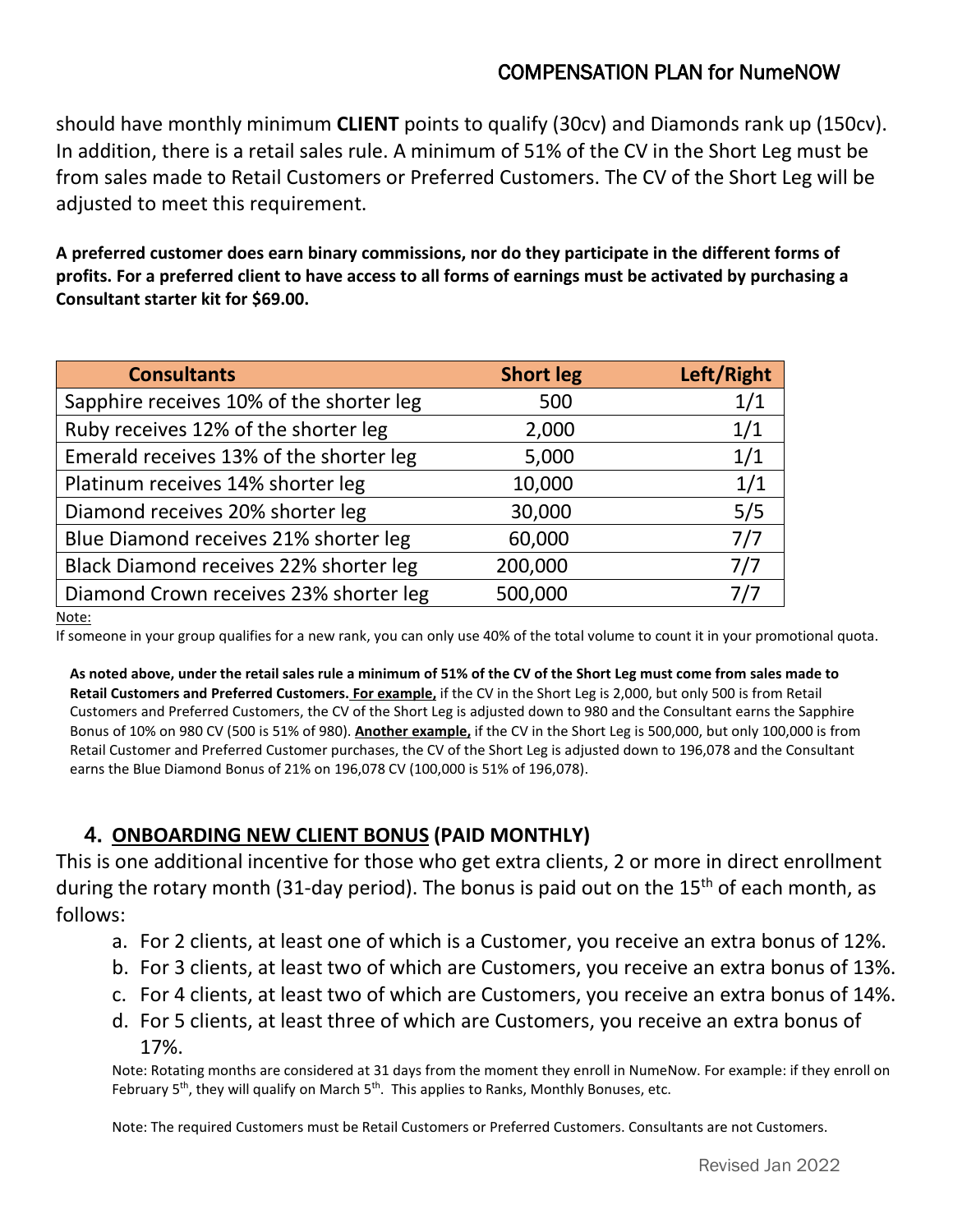## 5. **CAR BONUS (PAID MONTHLY)**

Consultants should reach the rank of Emerald and MUST maintain this position for *3 consecutive months*, and they will be given a check for a value of \$1,000, in addition to qualifying monthly in your position – you will receive a check for \$350.00 monthly/ for a maximum of 36 months.

Note: Rank advancement is subject to the retail sales rule. The Short Leg CV requirement for the Emerald rank is 5,000 CV, of which at least 2,550 CV must be from sales to Retail Customers and Preferred Customers.

Note: In the month that you *do not* qualify for the emerald position, no bonus will be paid. Two consecutive months that you do not qualify the bonus of the car is lost as emerald and the only option is to try and qualify as a Diamond**.** The Consultant that is promoted to Diamond and achieves 3 consecutive months as Diamond in your same rank you will receive a check for \$1,000. Likewise, every month, if repeated your qualification you will receive a check for \$500.00/ per month. If you *do not* qualify as a Diamond, then you lose the check bonus; if you do not qualify for 2 consecutive months, then you automatically lose the car bonus.

Note: If there is a qualified person in your group for the car bonus, it will no longer count towards your qualification for the car. You will need to generate extra points for your qualification. Payments are made for a maximum of 36 months, in the month that does not repeat its qualification as a Diamond does not generate the \$500. If you are not repeating the diamond ranking for two consecutive months, you are no longer qualified for the car bonus.

## 6. **NumeNOW GLOBAL BONUS (PAID MONTHLY)**

This is paid monthly and is 2% of the total generated by the company. This bonus is distributed to all Consultants ranging from the range of *Diamond, Blue Diamond, Black Diamond and Crown Diamond.*

- **To stay active and access all forms of compensation a consultant up to the Platinum level must generate a minimum of 30(cv) per month in personally sponsored customers.**
- **Diamond, Blue Diamond, Black Diamond and Crown Diamond must have minimum volume of customers in the month of 150(cv).**
- **Remember, the system does not recognize bonuses generated by being inactive, so you MUST generate the minimum points (cv). To reactivate it, be sure to generate the indicated customer points.**
- *Rank advancement is subject to the retail sales rule:* 
	- o **The Short Leg CV requirement for the Diamond rank is 30,000 CV, of which at least 15,300 CV must be from sales to Retail Customers and Preferred Customers.**